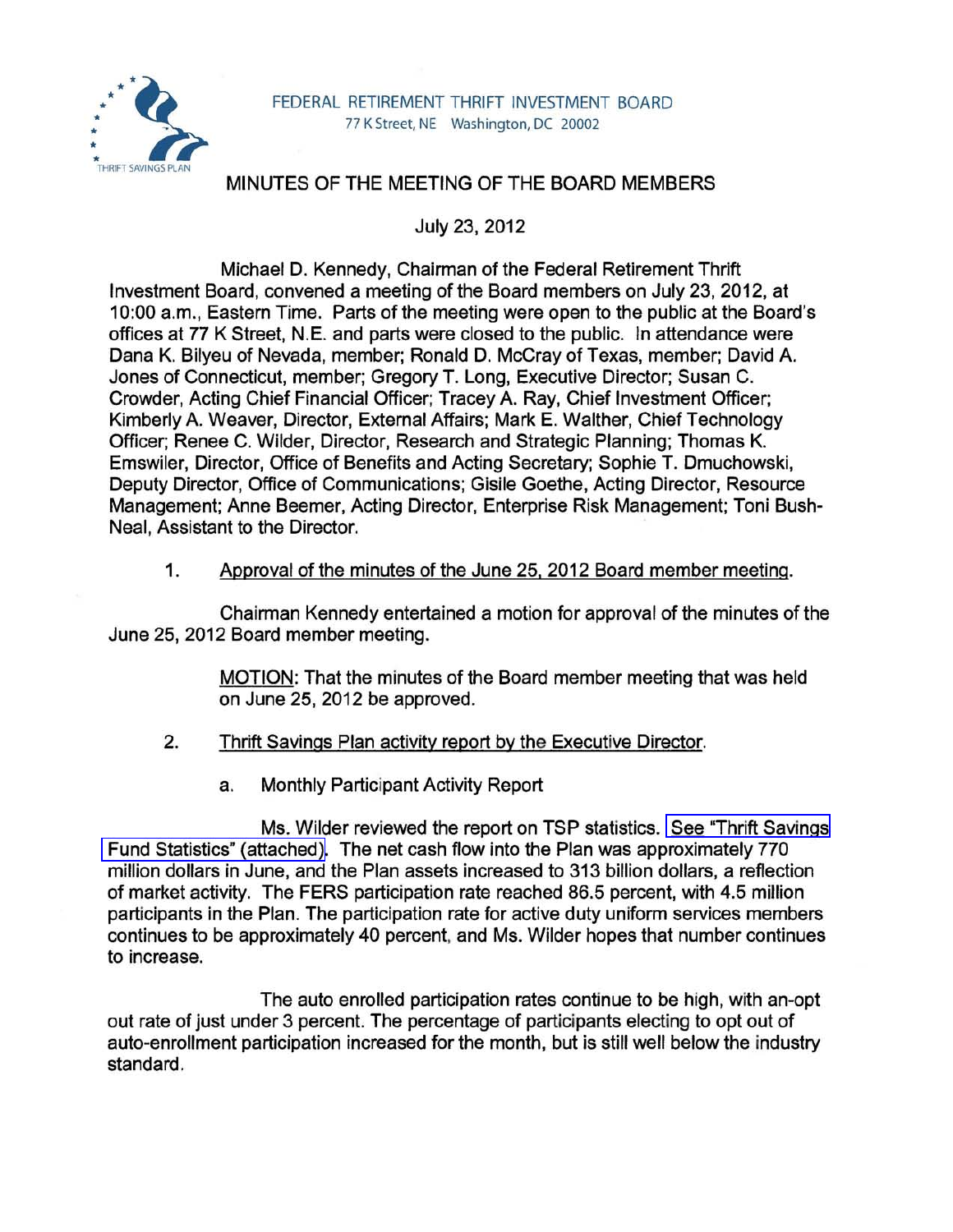b. Monthly Investment Performance Report

Ms. Ray reviewed the fund performance memorandum, entitled ["June](www.frtib.gov/pdf/minutes/MM-2012Jul-Att2.pdf)  2012 Performance Review - [G, F, C, S, I, and L Funds" \(attached\).](www.frtib.gov/pdf/minutes/MM-2012Jul-Att2.pdf) The S Fund outperformed the index by 8 basis points, and by 17 points year-to-date. The I Fund outperformed the index by 6 basis points, and by 28 points year-to-date. Much of the tracking error in the I Fund is the result of the tax effect. The index is reduced for taxes paid but the TSP does not pay taxes.

The G Fund rate continued to decline. The 10 year note is down to 1.40 percent, from 1.65 percent, and the 30 year note is 2.48 percent, down from 2.75 percent. So far in July, the C Fund is up 15 basis points. The S Fund is down .5 percent and the I Fund is down a percentage point. The market activity reflects the negative news in Europe, particularly reports that Spain's bond yields are higher than usual and the possibility that underperforming banks will be shut down.

Ms. Ray asked the Board members to turn to page 6 of the Performance Review report, and explained the proxy voting policy. There were no exceptions found in the proxy voting for the quarter. Thereafter, the members made, seconded, and adopted the following resolution by unanimous vote:

#### RESOLUTION

WHEREAS the Federal Employees' Retirement System Act of 1986, as amended (5 U.S.C. § 8401 et seq.) provides that the Board members shall establish policies for the investment and management of the Thrift Savings Fund (5 U.S.C. § 8472(f)(1) and  $(2)$ ; and

WHEREAS the Board members at this meeting have reviewed the investment performance and investment policies of the Government Securities Investment Fund, the Fixed Income Index Investment Fund, the Common Stock Index Investment Fund, the Small Capitalization Stock Index Investment Fund, and the International Stock Index Investment Fund; and

WHEREAS the Board members are satisfied with the investment performance and investment policies of these Funds;

NOW THEREFORE BE IT RESOLVED that the current investment policies for the Government Securities Investment Fund, the Fixed Income Index Investment Fund, the Common Stock Index Investment Fund, the Small Capitalization Stock Index Investment Fund, and the International Stock Index Investment Fund are affirmed without change.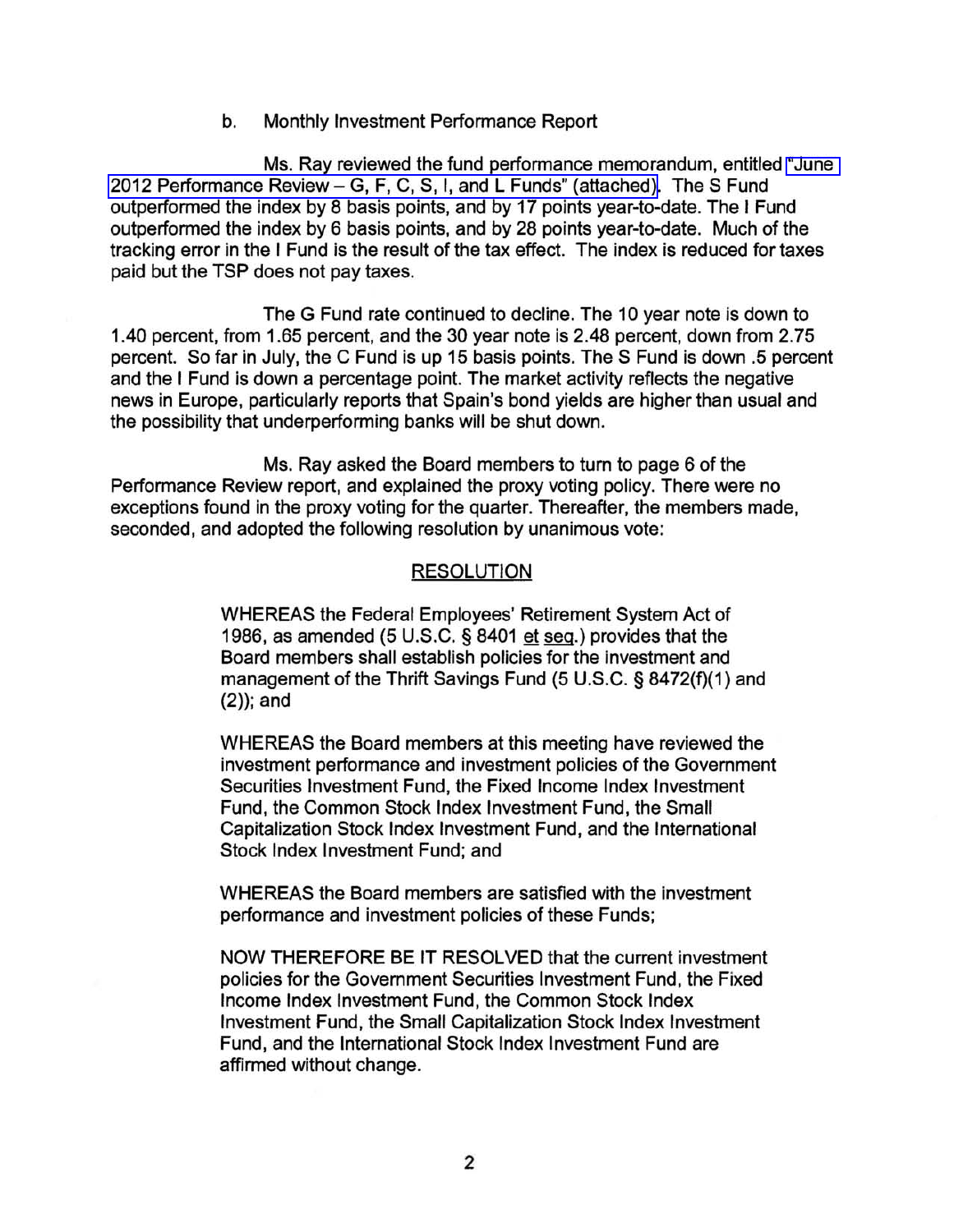c. Legislative Report

Ms. Weaver reported that the Highway Bill containing a phased retirement option was signed into law, but the annual leave provision for the TSP was not included. The other bill concerning the TSP was the auto escalation bill. Ms. Weaver expects that the Senate Committee will mark-up that bill sometime in July or August, and try to move it to the Senate floor in the fall.

# d. Quarterly Vendor Financial Report

Ms. Crowder reviewed the July 19, 2012 memorandum, entitled ["Quarterly Financial Assessment of TSP's Primary Vendors -](www.frtib.gov/pdf/minutes/MM-2012Jul-Att3.pdf) March 2012" (attached). Ms. Crowder gave updates on two of the Agency's largest vendors, Serco and BlackRock. Serco continues to be awarded numerous Government contracts. The Agency has hired Gartner to help with the rebid of the record keeping contract Serco currently fulfills. BlackRock recently announced that Barclays exited its ownership in BlackRock, and Robert Diamond stepped down from the Board of Directors. Another Agency vendor, MetLife, had their Standard & Poor's rating increased to stable.

e. Calendar

Mr. Long and the Board members discussed upcoming calendar and scheduling issues.

f. Enterprise Risk Management Office

Ms. Beemer gave a presentation on Enterprise Risk Management. She explained that the Agency is responsible for 313 billion dollars in assets and over 4.5 million participants. The Agency works in an increasingly complex and high risk environment, and needs to move from dealing with risk in an ad hoc manner to addressing risk strategically. Risk management is applied in a strategic setting, across the enterprise, and designed to identify potential events that may affect the entity and to manage those risks. Ms. Beemer explained the process and requirements to get the Agency to a high standard of risk management, and to create a new function within the Agency. Chairman Kennedy stressed the importance of the risk management initiative.

g. Benefits Office Presentation

Mr. Long introduced Mr. Emswiler, and explained that he had asked Mr. Emswiler to give a presentation on one aspect of the Department of Benefits. Mr. Emswiler explained that by statute, amounts in the TSP are not subject to garnishment or other legal process except for some named exceptions. One of those exceptions is court orders for child support. The Office of Child Support Enforcement (OCSE) is tasked with helping states collect child support, and determined that 86,000 federal employees owe child support. The Office of General Counsel reviewed the OCSE